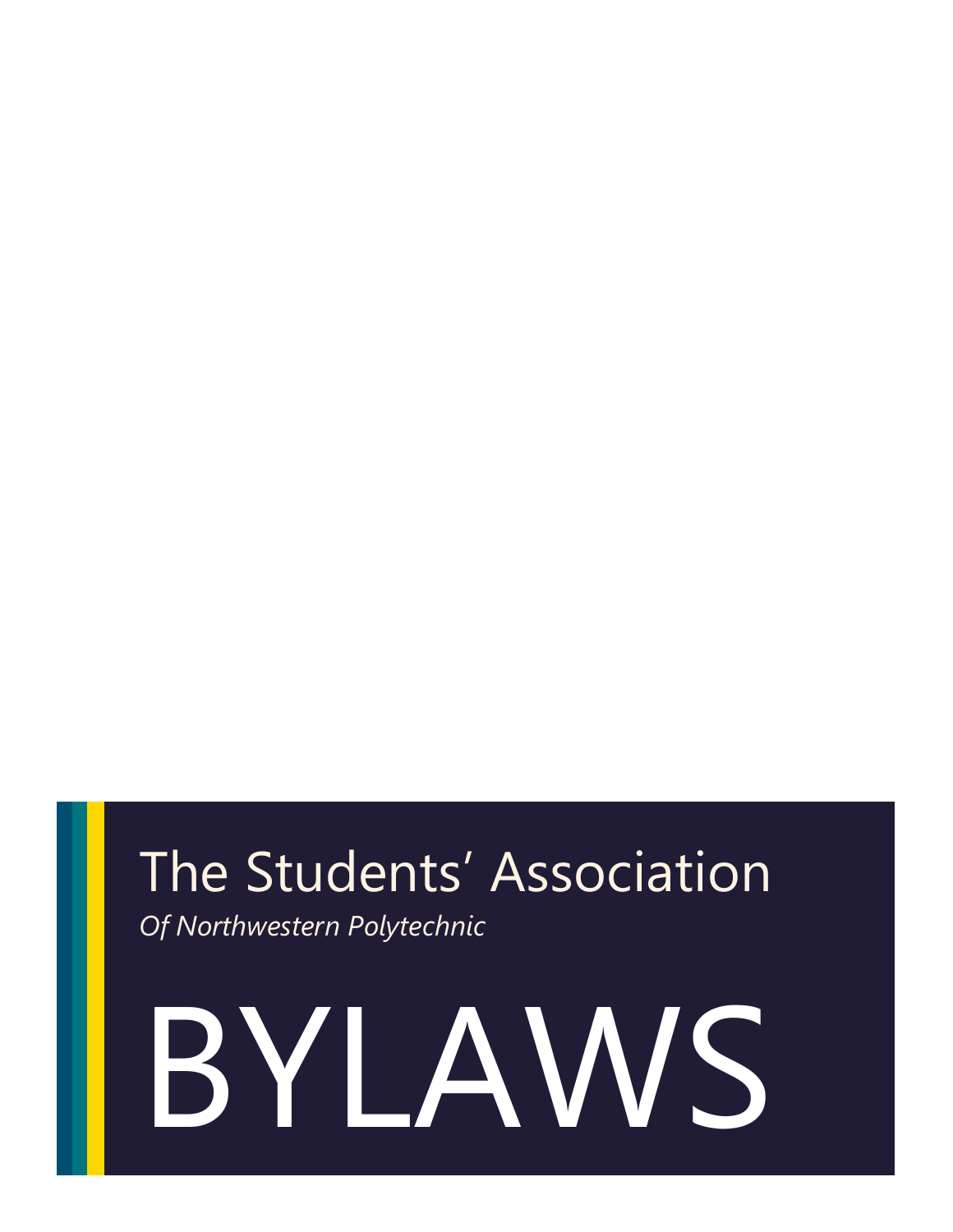### **TABLE OF CONTENTS**

| BY-LAW 1: The Students' Association of Northwestern Polytechnic                                                                                                                                                                |  |
|--------------------------------------------------------------------------------------------------------------------------------------------------------------------------------------------------------------------------------|--|
|                                                                                                                                                                                                                                |  |
|                                                                                                                                                                                                                                |  |
|                                                                                                                                                                                                                                |  |
| BY-LAW 2: Membership of the Students' Association                                                                                                                                                                              |  |
|                                                                                                                                                                                                                                |  |
| 2.2 Rights, Privileges and Responsibilities of Members [11] [12] Rights, Privileges and Responsibilities of Members                                                                                                            |  |
| 2.3 Termination of Membership 2.3 Termination of Membership                                                                                                                                                                    |  |
| <b>BY-LAW 3: Elections</b>                                                                                                                                                                                                     |  |
|                                                                                                                                                                                                                                |  |
|                                                                                                                                                                                                                                |  |
|                                                                                                                                                                                                                                |  |
| <b>BY-LAW 4: Students' Council</b>                                                                                                                                                                                             |  |
|                                                                                                                                                                                                                                |  |
|                                                                                                                                                                                                                                |  |
|                                                                                                                                                                                                                                |  |
|                                                                                                                                                                                                                                |  |
|                                                                                                                                                                                                                                |  |
| <b>BY-LAW 5: Executive Council</b>                                                                                                                                                                                             |  |
|                                                                                                                                                                                                                                |  |
|                                                                                                                                                                                                                                |  |
| 5.3 Vice President External External External External External Extensive Extendion External External External External External External External External External External External External External External External Ext |  |
|                                                                                                                                                                                                                                |  |
| <b>BY-LAW 6: Staff</b>                                                                                                                                                                                                         |  |
|                                                                                                                                                                                                                                |  |
| 6.2. Job Contracts and Descriptions [10] The Contracts and Descriptions [10] The Contracts and Descriptions [10] T                                                                                                             |  |
|                                                                                                                                                                                                                                |  |
| BY-LAW 7: Removal from Office and Discontinuance of Office                                                                                                                                                                     |  |
|                                                                                                                                                                                                                                |  |
|                                                                                                                                                                                                                                |  |
| <b>BY-LAW 8: Committees</b>                                                                                                                                                                                                    |  |
| 8.1 Finance Committee                                                                                                                                                                                                          |  |
|                                                                                                                                                                                                                                |  |
|                                                                                                                                                                                                                                |  |
|                                                                                                                                                                                                                                |  |
|                                                                                                                                                                                                                                |  |
|                                                                                                                                                                                                                                |  |

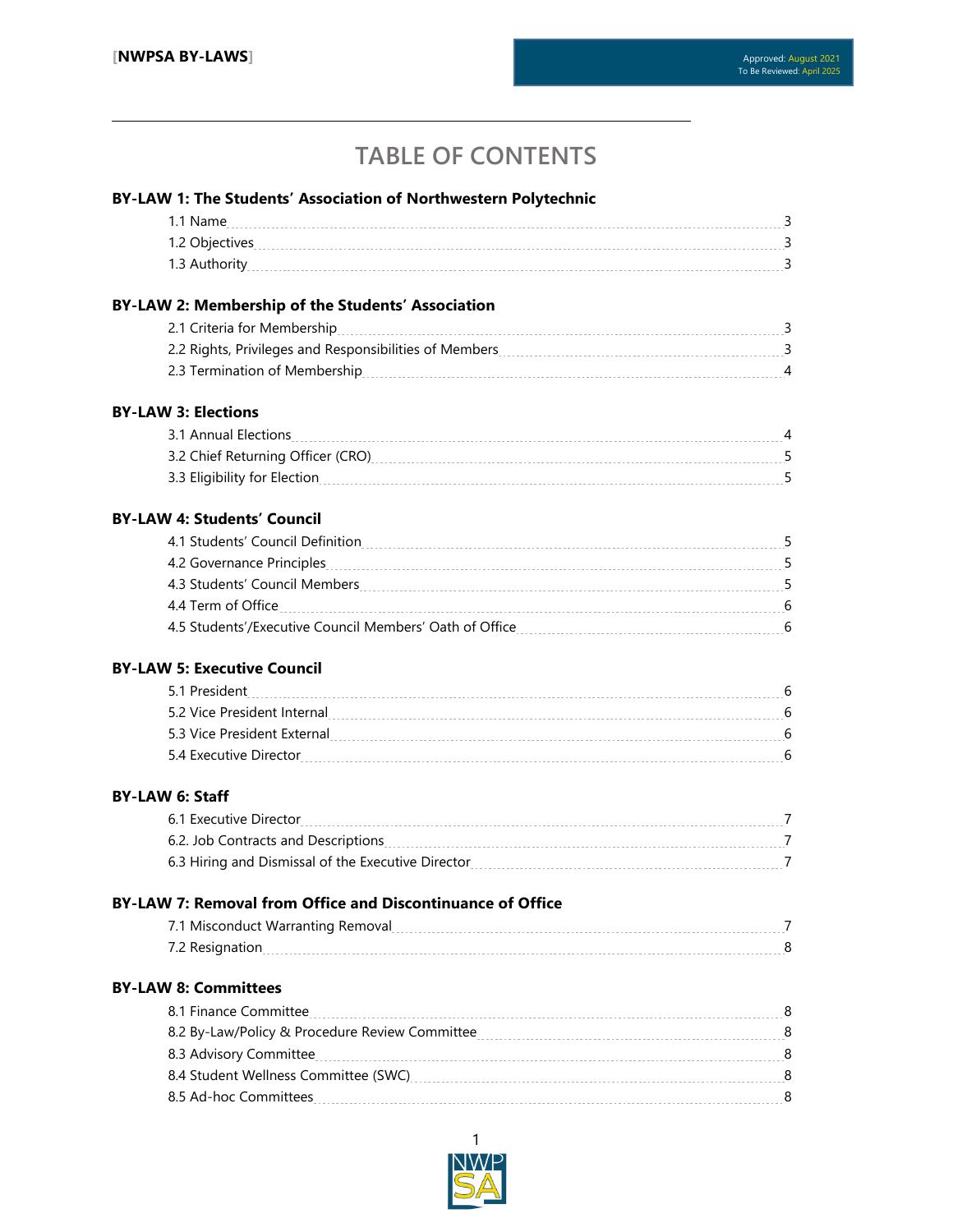#### **BY-LAW 9: Meetings**

| 9.1 General Membership Meetings |    |
|---------------------------------|----|
| 9.2 Students' Council Meetings  |    |
| 9.3 Executive Council Meetings  |    |
| 9.4 Executive Transfer of Power | 10 |
|                                 |    |

#### **BY-LAW 10: Services**

| 10.1 Student Lounges     |  |
|--------------------------|--|
| 10.2 Student Health Plan |  |
| 10.3 Student Clubs       |  |

#### **BY-LAW 11: Finances**

| 11.1 Signatories           |    |
|----------------------------|----|
|                            |    |
| 11.3 Auditor               |    |
| 11.4 Financial Authority   |    |
|                            |    |
|                            | 12 |
| 11.7 Inspection of Records | 12 |
|                            |    |

#### **BY-LAW 12: Students' Association Fees**

| 12.1 Membership Fee        |  |
|----------------------------|--|
| 12.2 Health and Dental Fee |  |
| 12.3 Fee Changes           |  |

#### **BY-LAW 13: Referendum**

| 13.1 Calling a Referendum |  |
|---------------------------|--|
| 13.2 Referendum Questions |  |
| 13.3 Referendum Results   |  |

#### **BY-LAW 14: By-law Revision**

| 14.1 Schedule of Review |  |
|-------------------------|--|
| 14.2 Changing By-laws   |  |

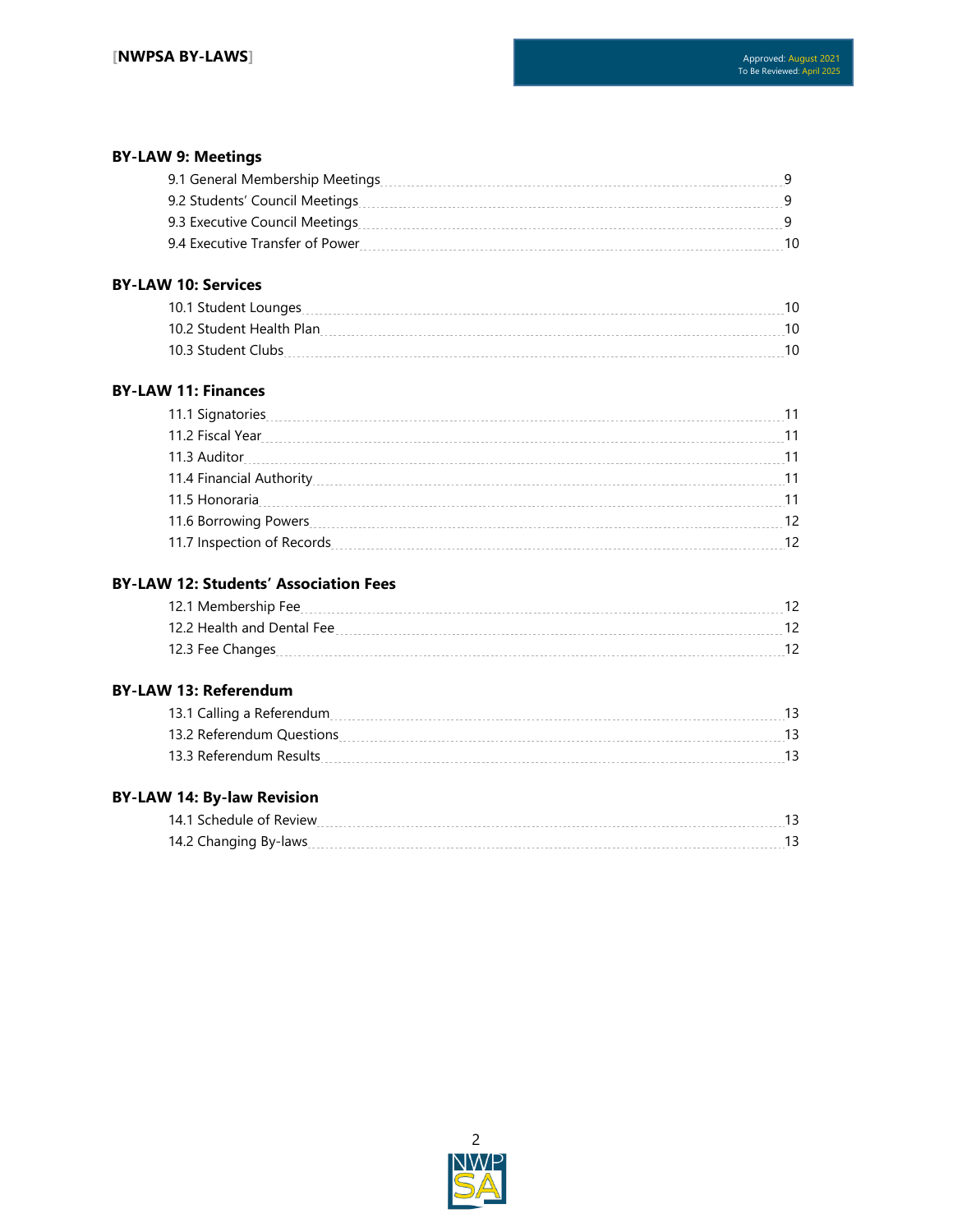#### **BY-LAW 1: The Students' Association of Northwestern Polytechnic**

#### **1.1 Name**

In accordance with *Section 93(1)* of the *Post Secondary Learning Act (Alberta)*, the students of the Northwestern Polytechnic (NWP) shall be incorporated as the Students' Association of Northwestern Polytechnic also referred to as (NWPSA).

#### **1.2 Objectives**

The objectives of The Students' Association of Northwestern Polytechnic (hereafter referred to as the Students' Association) shall be to provide for the administration of student affairs at Northwestern Polytechnic, including:

- 1.2.1 The development and management of student committees;
- 1.2.2 The development and enforcement of rules relating to student affairs;
- 1.2.3 The promotion of the general welfare of the students consistent with the purposes of Northwestern Polytechnic;
- 1.2.4 The representation of the students of Northwestern Polytechnic on decision-making boards and committees, including those of:
	- a) the Northwestern Polytechnic;
	- b) the City of Grande Prairie;
	- c) the Alberta Students Executive Council (ASEC); and
	- d) any other external representation concerned with the development of advanced education and the betterment of student welfare.
- 1.2.5 The provision of services, including recreational activities for the purpose of enhancing student life at Northwestern Polytechnic;
- 1.2.6 The communication of the activities of the Students' Association to the students of Northwestern Polytechnic.

#### **1.3 Authority**

- 1.3.1 The By-laws shall be the primary governing document of the Students' Association;
- 1.3.2 The By-laws shall set forth the foundation for the structure, operation and maintenance of the Association;
- 1.3.3 The By-laws supersede policies, procedures and special resolutions duly passed by the Association.

#### **BY-LAW 2: Membership of the Students' Association**

#### **2.1 Criteria for Membership**

Members of the Students' Association are:

- 2.1.1 All students of NWP, other than those enrolled in non-credit courses, shall be members of NWPSA;
- 2.1.2 Every member shall pay membership fees for the maintenance of the students' association as prescribed herein.

#### **2.2 Rights, Privileges and Responsibilities of Members**

Members of the Students' Association shall have the following rights, privileges and responsibilities:

- 2.2.1 To vote in all Students' Association elections and referenda;
- 2.2.2 To run for election or be appointed to a position on the Students' Council or Executive Council of the Students' Association, having met all eligibility requirements;

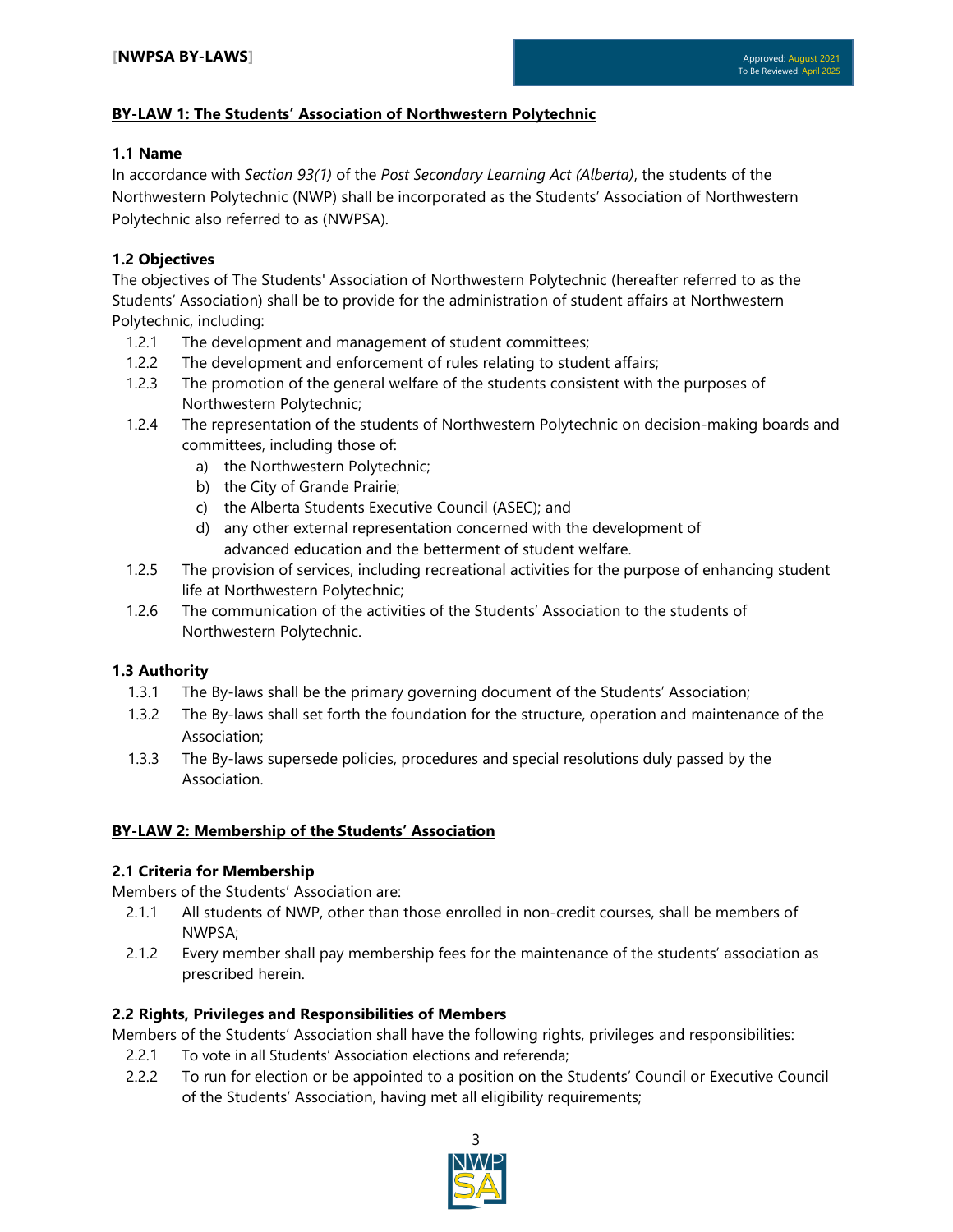- 2.2.3 To serve as a representative of the Students' Association, when designated by the appropriate governing body;
- 2.2.4 To participate in the activities of the Students' Association;
- 2.2.5 To partake in the services provided by the Students' Association;
- 2.2.6 To address the Students' Council on any matter within the authority of the Students' Council;
- 2.2.7 To exercise any other right inherent in the By-laws;
- 2.2.8 To abide by the By-laws and Policies and Procedures of NWPSA.

#### **2.3 Termination of Membership**

Membership will cease when an individual no longer meets the criteria for membership within the Bylaws, or upon passing of a special resolution by the Students' Council. Membership in NWPSA will cease when:

- 2.3.1 The member dies or resigns; or
- 2.3.2 The member is expelled or their membership is otherwise terminated in accordance with the by-laws; or
- 2.3.3 The Association is liquidated and dissolved under the Act.

#### **2.4 Effects of Termination**

- 2.4.1 Subject to the articles, upon any termination of membership, the rights of the member automatically cease to exist;
- 2.4.2 All Students' Association fees due or paid at the time of termination shall be subject to the same conditions all other mandatory fees due or paid as per NWP policies.

#### **BY-LAW 3: Elections**

#### **3.1 Annual Elections**

There shall be annual elections for the Students' Council and the Executive Council in each academic year.

3.1.1 Filling Vacancies:

If a member of the Executive Council, other than the President vacates or is otherwise removed from office:

- 3.1.1.1 During the period from May 1 to the date of the close of Students' Council nominations, there shall be a by-election for the vacant Executive Council position and it shall be held in conjunction with the Students' Council election.
- 3.1.2 If the vacancy exists for the position of President during the period May 1<sup>st</sup> to the beginning of nominations for Students' Council, the remaining members of the Executive Council shall elect from their midst one person to sit as Interim President. If no clear winner exists from that election, the VP Internal shall be appointed as the Interim President;
- 3.1.3 The Interim President has until the first day of the nomination period to accept the position full-time. If the person decides to decline the opportunity there shall be a by-election for the position of President, in conjunction with the Students' Council elections;
- 3.1.4 If any vacancy on the Executive Council is created after the close of nominations for the Students' Council elections, the Executive Council shall fill the position of President from within the Executive Council, as in *3.1.2* above, and shall fill any VP position from within the Students' Council as an appointment;
- 3.1.5 If an Executive Council vacancy occurs during the nomination period, there shall be a byelection for that position;

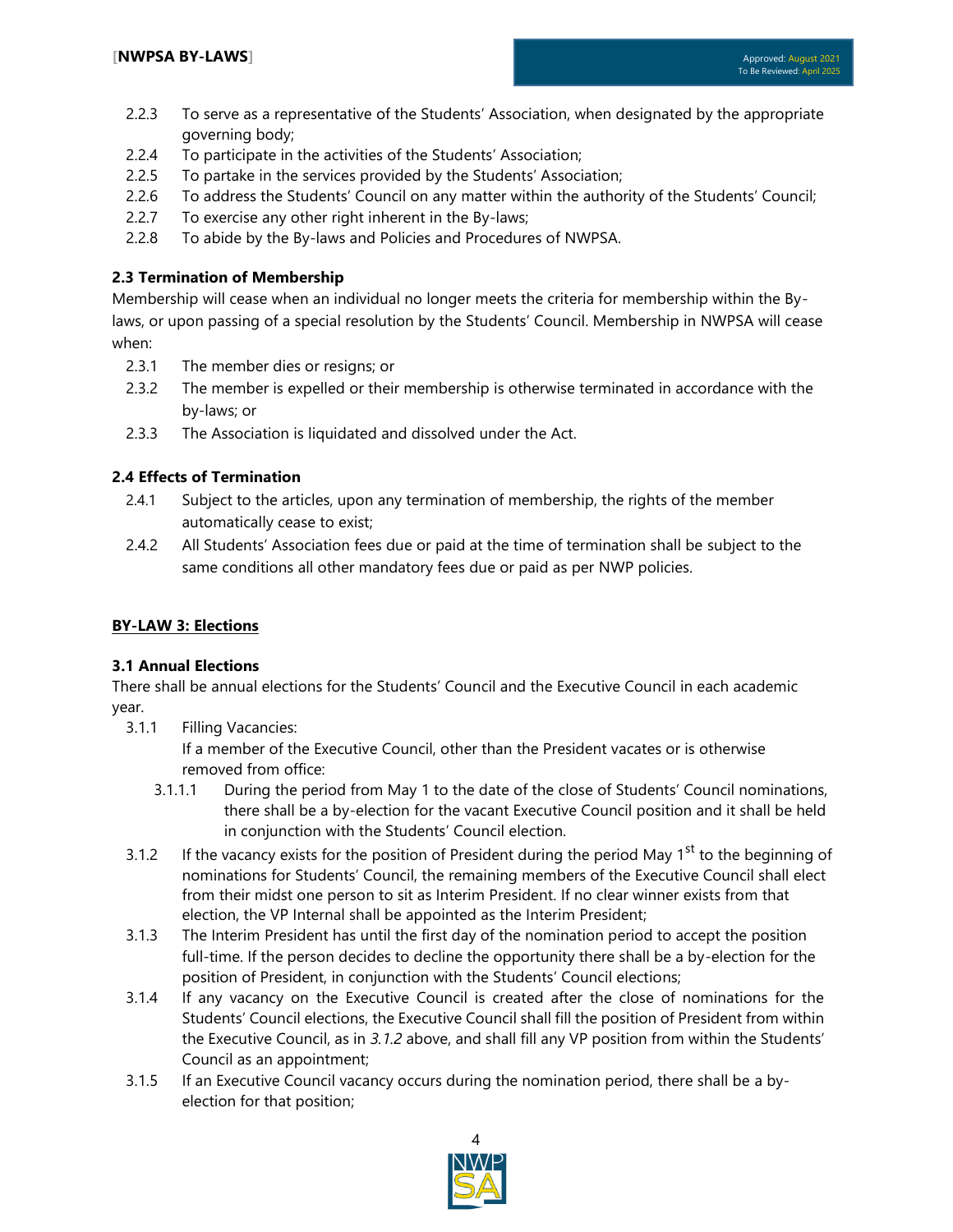3.1.6 No member of the Executive Council is eligible to run in any election or by-election.

#### **3.2 Chief Returning Officer (CRO)**

- 3.2.1 The VP Internal shall recruit and recommend for Executive Council approval, a CRO for both Students' Council elections and Executive Council elections within the first two (2) weeks of September;
- 3.2.2 The VP Internal shall immediately appoint, through approval from the Executive Council, a new CRO if the CRO position becomes vacant;
- 3.2.3 The CRO is responsible for the execution of Students' Association elections as outlined in all related By-laws and Policies and Procedures.

#### **3.3 Eligibility for Election**

To be eligible for election to any Council position within the Students' Association, an individual must:

- 3.3.1 Be a current member of the Students' Association in good standing; and
- 3.3.2 Hold a Grade Point Average (GPA) of 2.0 or higher; and
- 3.3.3 Comply with all procedures and guidelines surrounding elections as outlined in the By-laws and Policies and Procedures; and
- 3.3.4 Not have held the position in question for two (2) consecutive years.

#### **BY-LAW 4: Students' Council**

#### **4.1 Students' Council Definition**

The Students' Council is established within the *Post-Secondary Learning Act of Alberta* and within these By-laws, as the body which governs the business and affairs of the Students' Association. The Students' Council is a policy making body of the Students' Association and has the legislative authority of the Students' Association. The Students' Council is a corporate body, working together as a whole for the betterment of the students of Northwestern Polytechnic through the students' collective organization, The Students' Association of Northwestern Polytechnic.

#### **4.2 Governance Principles**

In its governance role, the Students' Council:

- 4.2.1 Articulates and communicates the vision of the Students' Association;
- 4.2.2 Focuses on strategic planning and direction of the whole organization;
- 4.2.3 Directs the Students' Association work in the pursuit of both its mission and vision;
- 4.2.4 Speaks with one voice;
- 4.2.5 Avoids making management and operational decisions; and
- 4.2.6 Is the official interpreter of these By-laws if there is any uncertainty as to their meaning. All such interpretations shall be final and binding.

#### **4.3 Students' Council Members**

The following representatives make up the fourteen member Students' Council:

- 4.3.1 The Chair is either a member of the Executive Council appointed on a rotating schedule approved each semester by the Students' Council or is an appointed, non-voting "Neutral Chair" as approved by the Students' Council each semester;
- 4.3.2 Three (3) voting members, consisting of the duly elected or appointed Executive Council President, VP Internal, and VP External;
- 4.3.3 Nine (9) voting members, consisting of annually elected students of Northwestern Polytechnic;
- 4.3.4 The Executive Director as non-voting *ex-officio*.

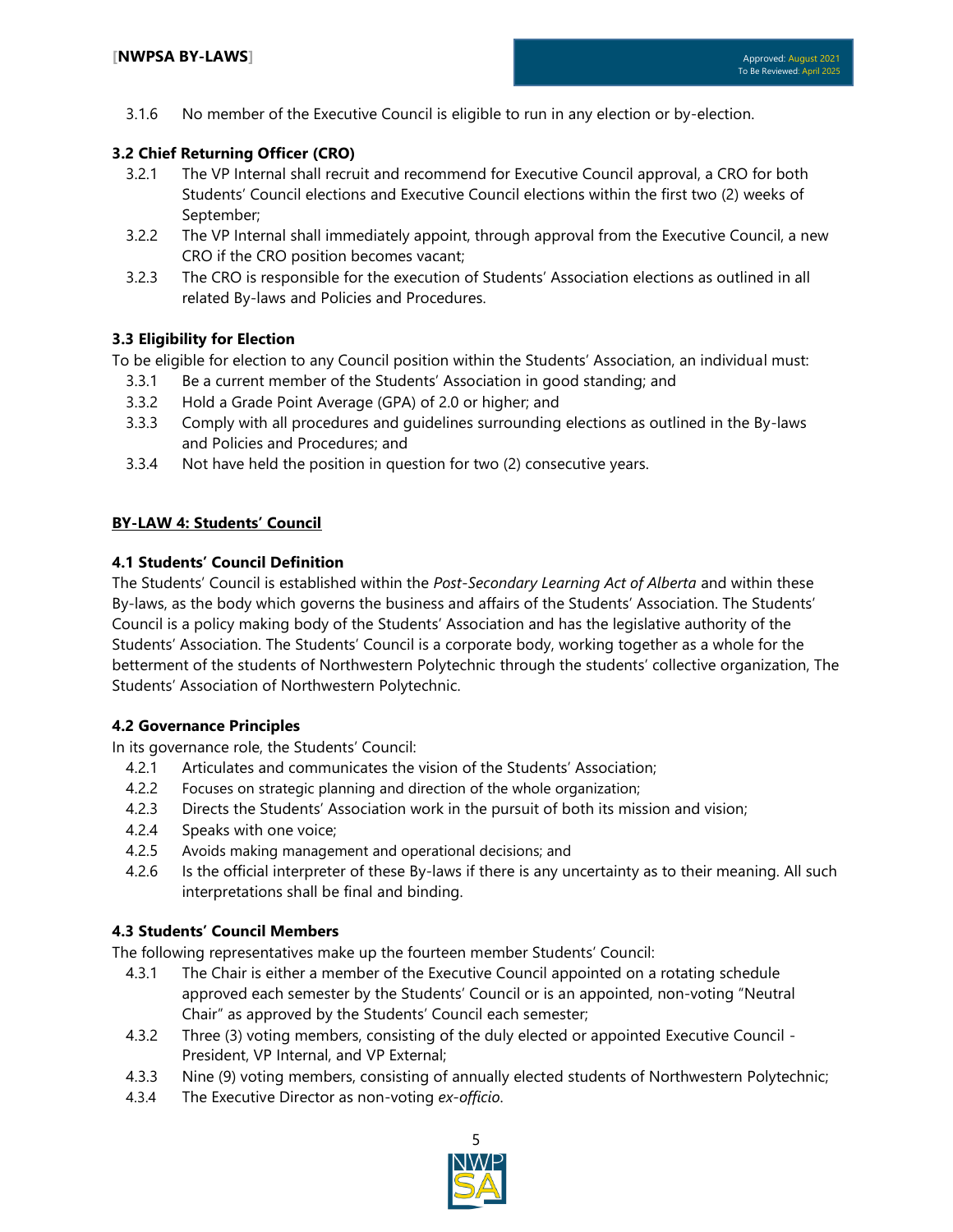#### **4.4 Term of Office**

Students' Council members shall serve a seven (7)-month term of office from October 1<sup>st</sup> until April 30<sup>th</sup>. Executive Council members shall serve a twelve (12)-month term of office from May 1 to April 30<sup>th</sup>.

- 4.4.1 In the event of a by-election or appointment, the newly elected Students' Council member shall serve for the remainder of the Students' Council term, commencing from the date of election or appointment;
- 4.4.2 The Executive Council will act on behalf of the Students' Council from the first  $(1<sup>st</sup>)$  of May until the thirtieth (30<sup>th</sup>) of September, in the handling of the affairs of the Students' Association for all decisions that cannot, in the best interests of the organization, be postponed until the Students' Council has been constituted in October.

#### **4.5 Students'/Executive Council Members' Oath of Office**

The Oath of Office is as follows for all members of the Students' Council:

*I (person's name) do solemnly swear that I will administer the office to which I have been elected, as a member of the Students'/Executive Council of The Students' Association of Northwestern Polytechnic, to the best of my ability, in accordance with the By-laws, and in the best interests of the members of The Students' Association of Northwestern Polytechnic.*

#### **BY-LAW 5: Executive Council**

The Executive Council of The Students' Association of Northwestern Polytechnic is made up of the following four (4) officers.

#### **5.1 President**

The President is an officer of the Students' Association and shall be responsible for the representation and administration of all affairs of the Students' Association, as directed by the Executive Council and the Students' Council, and in accordance with the Students' Association By-laws and Policies.

#### **5.2 Vice President Internal**

The VP Internal is an officer of The Students' Association and shall be responsible for the coordinating of finances, student wellness including the Student Health and Dental Insurance Plan, and elections of the Students' Association as directed by the Executive Council and the Students' Council, and in accordance with Students' Association By-laws and Policies.

#### **5.3 Vice President External**

The VP External is an officer of The Students' Association and shall be responsible for student advocacy and student social activities for the members of the Students' Association as directed by the Executive Council and the Students' Council, and in accordance with Students' Association By-laws and Policies.

#### **5.4 Executive Director**

The Executive Director is an officer of the Students' Association and is a non-voting *ex-officio* member.

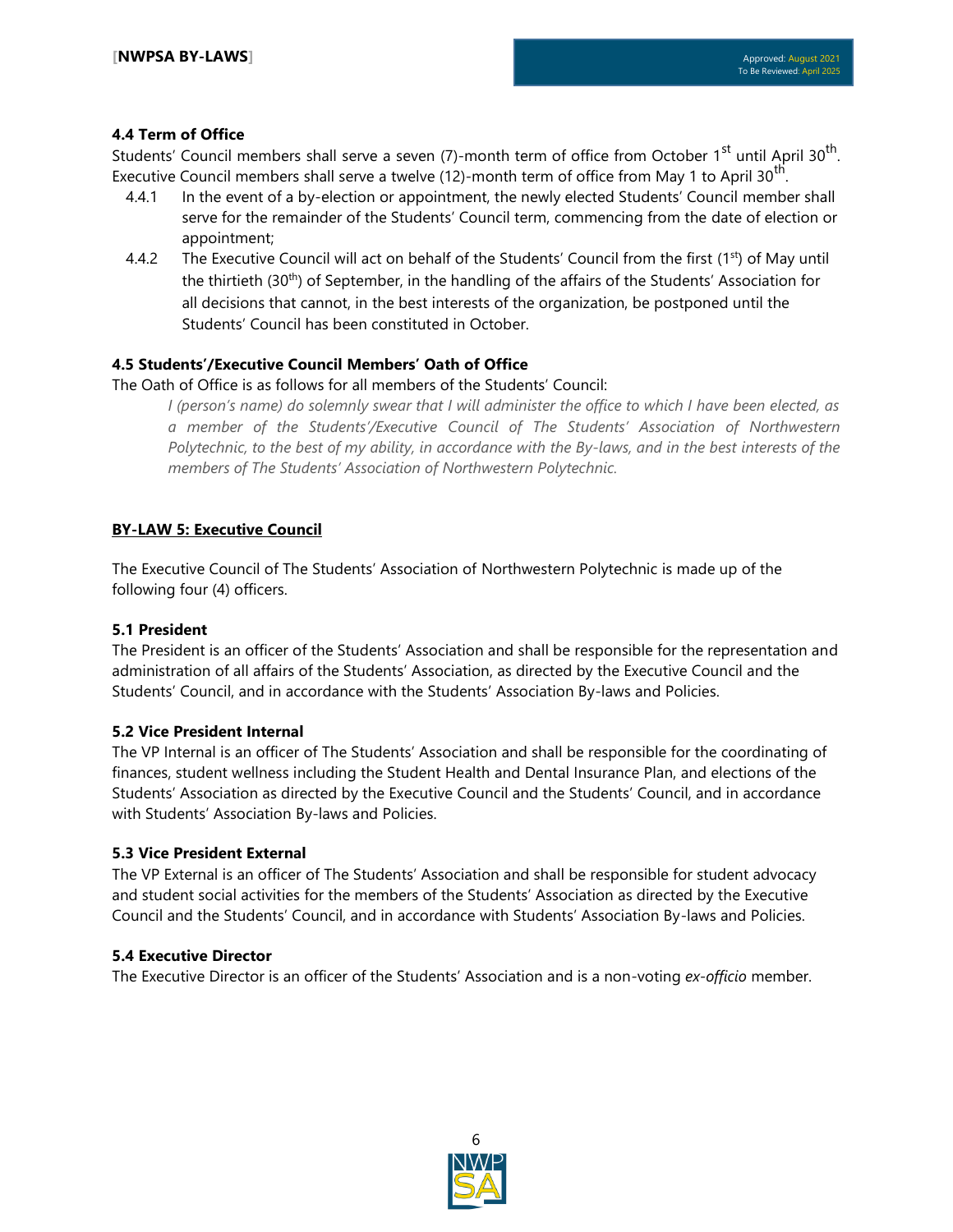#### **BY-LAW 6: Staff**

#### **6.1 Executive Director**

The Executive Director of the Students' Association of Northwestern Polytechnic shall fulfill the following duties:

- 6.1.1 Administration of all affairs of the Students' Association not otherwise allocated to the members of the Students' Council or the Executive Officers;
- 6.1.2 Hiring, dismissal, and management of all Students' Association staff members, in consultation with the Executive Council;
- 6.1.3 Mentorship of all elected student positions in the administration of their roles;
- 6.1.4 Ensure preparation, publishing and custody of the Students' Association financial documents, minutes, and other records deemed important by the Executive Council and Students' Council;
- 6.1.5 Representation of the Students' Association in any capacity feasible, in the event that the usual Students' Association member is unavailable for representation; and;
- 6.1.6 Any and all other duties as prescribed by the Executive Council and the Students' Council.

#### **6.2. Job Contracts and Descriptions**

- 6.2.1 Job contracts and job descriptions, signed by both the employee in question, the Executive Director, and the President of the Students' Association, are required for all full-time staff of the Students' Association;
- 6.2.2 The President of the Students' Association shall possess a signed original copy of the Executive Director's job contract and description; and
- 6.2.3 The Executive Director shall possess a signed original copy of all other job contracts and descriptions.

#### **6.3 Hiring and Dismissal of the Executive Director**

- 6.3.1 The process of recruitment and hiring of the Executive Director shall be conducted by an adhoc Hiring Committee. The Hiring Committee shall be composed of the President and two other Executive Council members. The Hiring Committee shall make a recommendation to the Students' Council for approval. If Students' Council is not meeting, the position shall be considered interim until such time as the Students' Council meets to approve the recommendation;
- 6.3.2 Dismissal of the Executive Director shall follow the same process, as outlined in *By-law 7*, with the Executive Director subject to the same rights and procedures as a respondent member of the Students' Council.

#### **BY-LAW 7: Removal from Office and Discontinuance of Office**

#### **7.1 Misconduct Warranting Removal**

The Students' Council shall have the power, on passing of a special resolution by 2/3 majority, to remove any executive or non-executive member of the Council from the office of his or her position for any of the following reasons:

- 7.1.1 A persistent or serious breach of these by-laws;
- 7.1.2 Persistent or serious actions, which are inconsistent with the established policies of the Students' Association;
- 7.1.3 Breach of fiduciary obligations to the Students' Association;

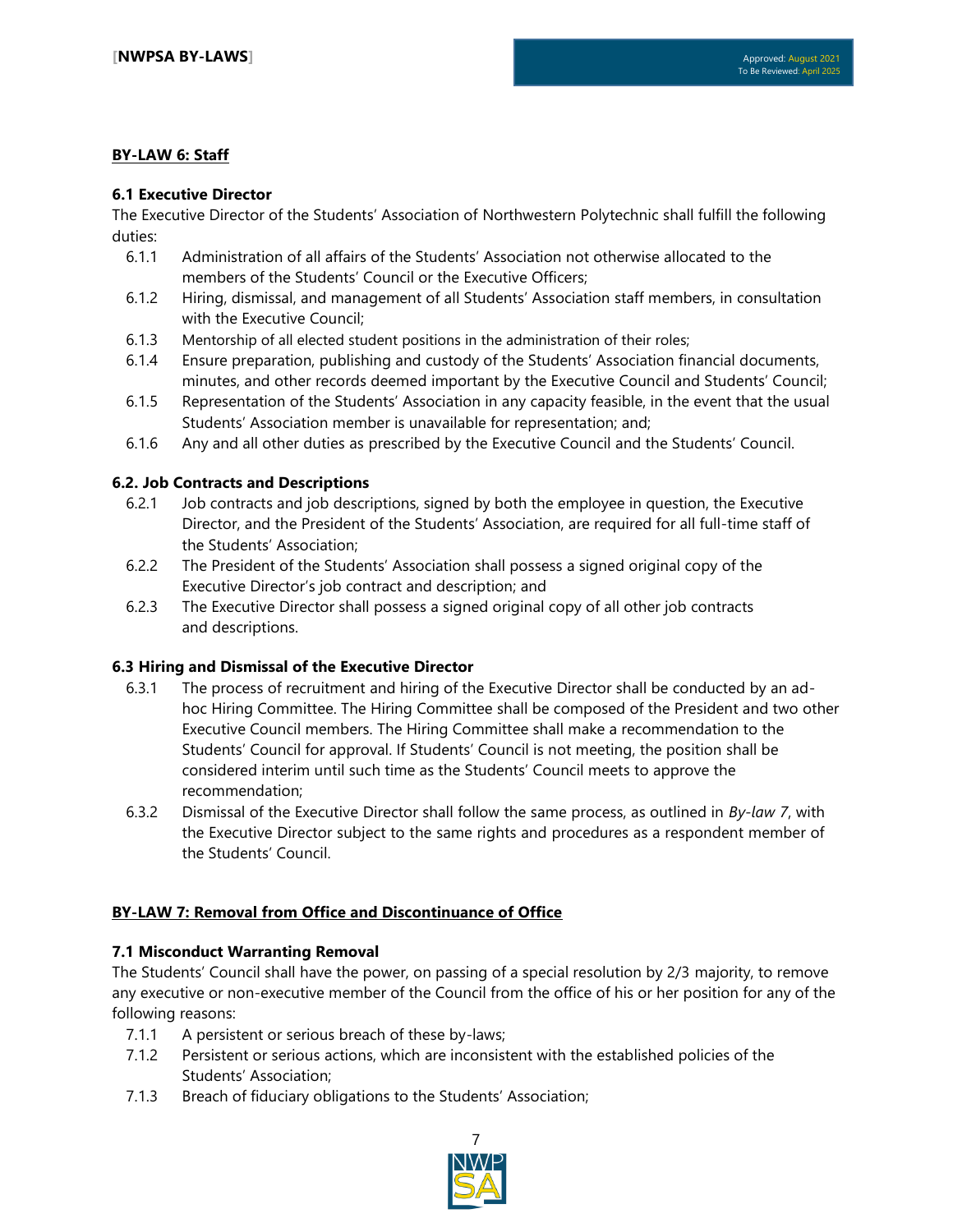- 7.1.4 Persistent or serious actions deemed to undermine the best interests or reputation of the Students' Association;
- 7.1.5 Ineligibility due to loss of membership;
- 7.1.6 Failure to maintain GPA;
- 7.1.7 Absence from office required;
- 7.1.8 Academic misconduct.

#### **7.2 Resignation**

7.2.1 A council member may resign their position at any time.

#### **BY-LAW 8: Committees**

The following four committees are standing committees of NWPSA with their own separate Terms of Reference as outlined in the *NWPSA Policies & Procedures*.

All appointed positions on committees are determined by a resolution of the Students' Council.

#### **8.1 Finance Committee**

- 8.1.1 The Finance Committee reports to the Students' Council, as defined in NWPSA Policies & Procedures and is composed of:
	- a) Chair shall be VP Internal or otherwise as appointed by the Executive Council;
	- b) At least two (2) appointed Students' Council members.

#### **8.2 Review Committee**

- 8.2.1 The Review Committee reports to the Students' Council, as defined in NWPSA Policies & Procedures and is composed of:
	- a) Chair, one (1) appointed Executive Council member;
	- b) At least two (2) appointed Students' Council members.

#### **8.3 Advisory Committee**

- 8.3.1 The Advisory Committee reports to the Students' Council, as defined in NWPSA Policies & Procedures and is composed of:
	- a) Chair shall be President, or as appointed Executive Council member;
	- b) At least two (2) appointed Students' Council members.

#### **8.4 Health and Wellness Committee**

- 8.4.1 The Wellness Committee reports to the Students' Council as defined in the NWPSA Policies & Procedures and is composed of:
	- a) Chair, appointed by the Executive Council;
	- b) At least two (2) appointed Students' Council members;
	- c) Any other individuals appointed as non-voting resource members.

#### **8.5 Ad-hoc Committees**

- 8.5.1 The Students' Council shall strike ad-hoc committees as the need arises;
- 8.5.2 Terms of Reference for ad-hoc committees will be determined at the time of their creation and will be included in the NWPSA Policies & Procedures;
- 8.5.3 Ad-hoc committees shall generally be composed of:
	- a) Chair, one (1) appointed Executive Council member;
	- b) At least two (2) appointed Students' Council members.

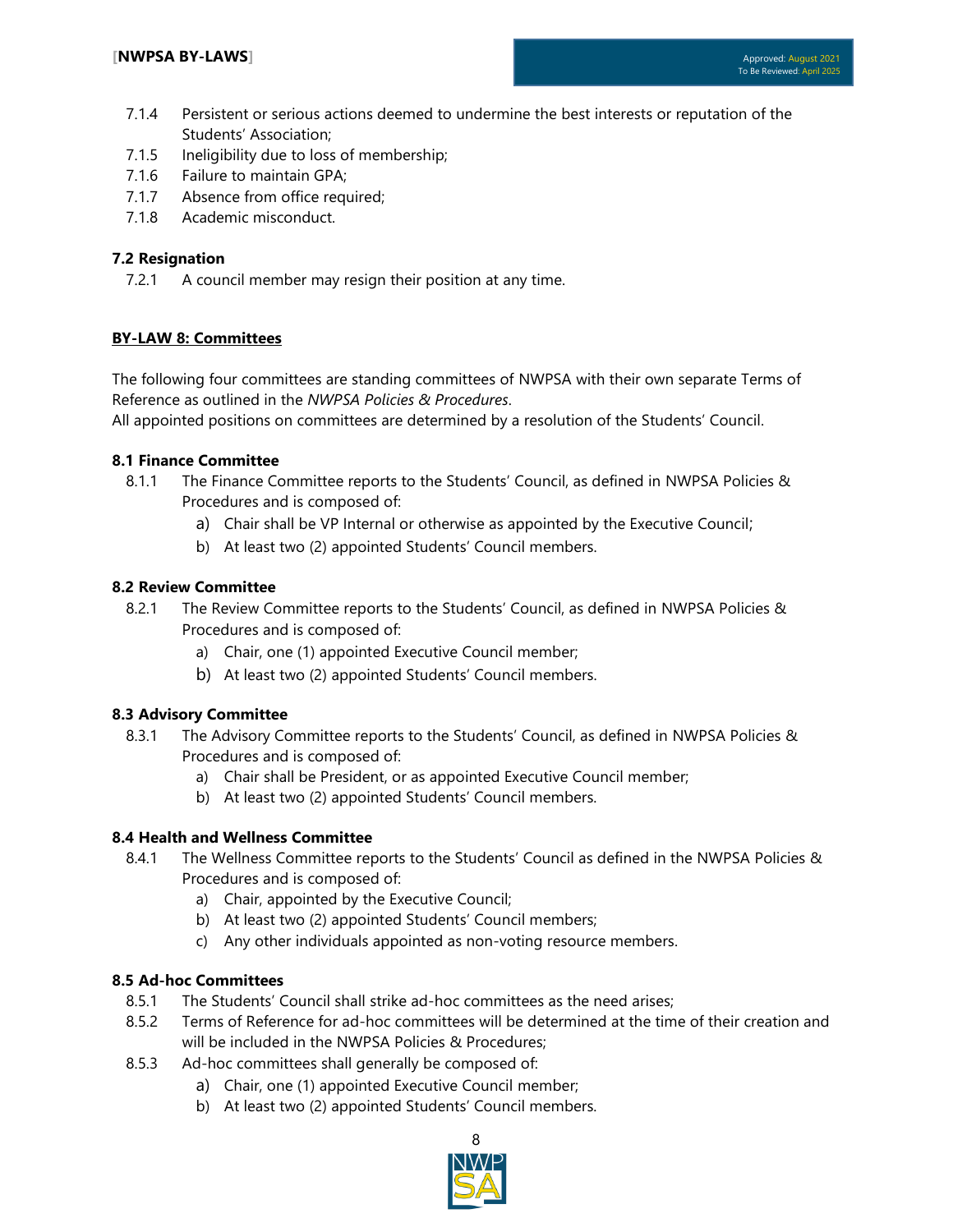#### **BY-LAW 9: Meetings**

NWPSA conducts three (3) types of meetings: General Membership, Students' Council and Executive Council. All meetings of NWPSA are open to all members. Members may address Executive Council or Students' Council by permission of the Chair. All NWPSA meetings and committees shall be conducted according to *Robert's Rules of Order*. No proxy votes are permitted at meetings.

#### **9.1 General Membership Meetings**

General Membership meetings can be called by a majority vote of the Executive Council or Students' Council for any matter consistent with the objectives of NWPSA or by the President, within thirty (30) days of the receipt of a valid petition so requesting.

- 9.1.1 Quorum at a General Membership meeting shall be at least 3% of all current members of the Association. Voting rights are limited to those members who provide valid NWP student I.D.;
- 9.1.2 Resolutions require 75% majority of votes of the attending members to pass and be enacted by Students' Council and/or Executive Council;
- 9.1.3 Minutes will be kept for all General Membership meetings;
- 9.1.4 Chair of General Membership meetings shall be appointed by the Executive Council.

#### **9.2 Students' Council Meetings**

- 9.2.1 The Chair is a member of the Executive Council appointed on a rotating schedule or is a "Neutral Chair" approved each semester by the Students' Council;
- 9.2.2 There shall be at least four (3) meetings in the Fall term and at least four (4) meetings in the Winter term;
- 9.2.3 The Students' Council will ensure minutes are prepared for each of their meetings;
- 9.2.4 Once approved by Students' Council, the minutes from Students' Council meetings available to the Students' Association membership. The minutes shall be will be made available to any current member, upon written request;
- 9.2.5 A simple majority of Students' Council members shall constitute a quorum;
- 9.2.6 Resolutions require a simple majority of the attending members to pass at a meeting of which quorum is achieved;
- 9.2.7 Students' Council meetings can be called by the President upon request of a majority of Students' Council members or by the President, within thirty (30) days of the receipt of a valid petition so requesting.

#### **9.3 Executive Council Meetings**

- 9.3.1 The Chair is the President of the Students' Association or delegate;
- 9.3.2 The Executive Council shall meet regularly, at least monthly from May to August and at least four (4) times in the Fall term and in the Winter term;
- 9.3.3 The Executive Council will ensure minutes are prepared for each of their meetings;
- 9.3.4 The minutes from Executive Council meetings, once approved by the Executive Council, shall be presented to Students' Council, as part of the Students' Council meeting packages, for their consideration and review;
- 9.3.5 A simple majority of Executive Council members shall constitute a quorum;
- 9.3.6 Resolutions require a simple majority of the attending members to pass at a meeting of which quorum is achieved;

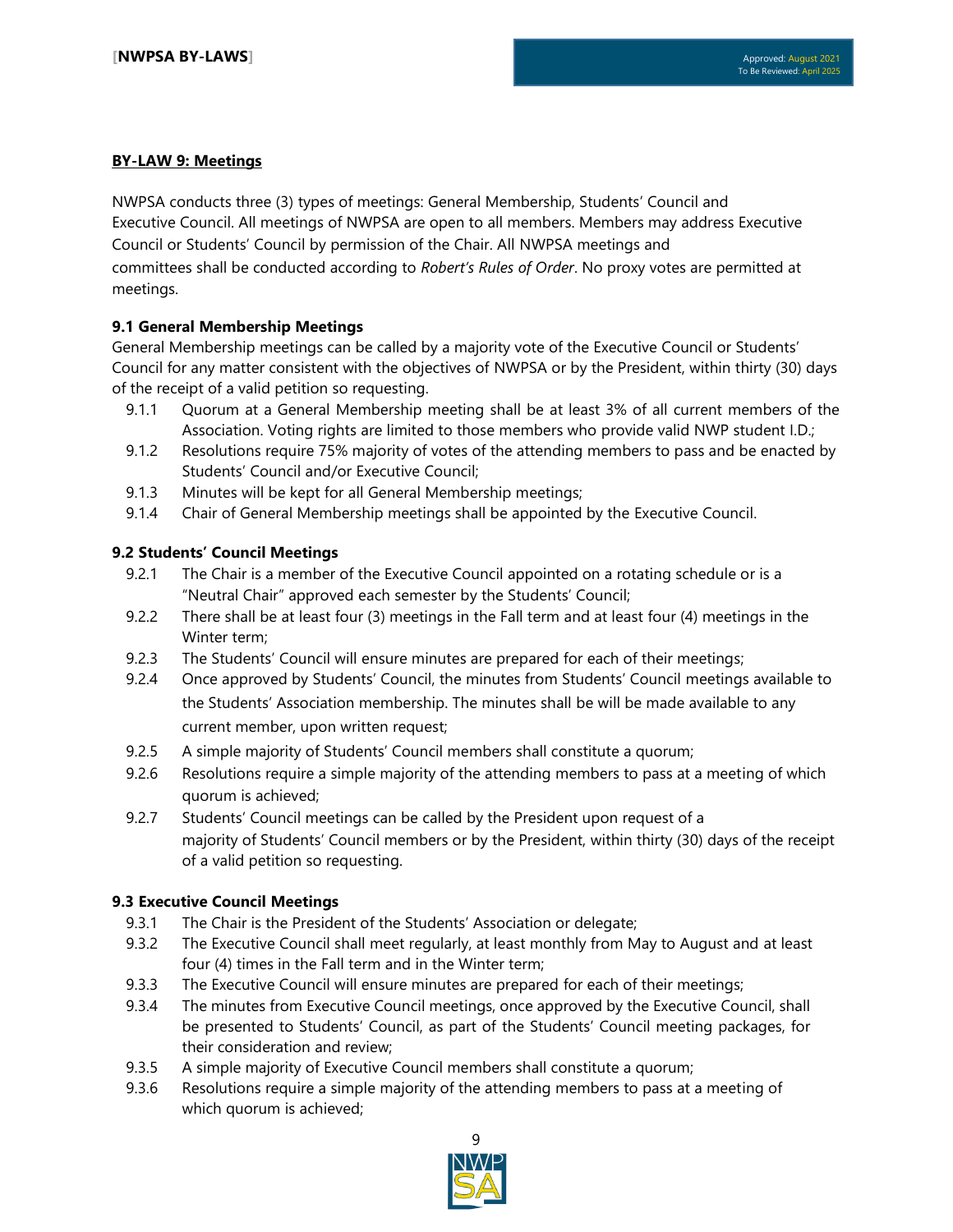- 9.3.7 In the event that there is a vacancy on the Executive Council, as long as the other two members attend a meeting a majority vote will suffice. In the event that the two Executive Council members do not agree the vote will need to be taken to Student Council.
- 9.3.8 An Executive Council meeting may be called by the President or majority of Executive Council.

#### **9.4 Executive Transfer of Power**

9.4.1 At the last Executive Council meeting of their term, the Executive Council shall appoint the incoming Executive Council and the Executive Director as "Officers of the Association" effective May 1<sup>st</sup>.

#### **BY-LAW 10: Services**

#### **10.1 Student Lounges**

#### 10.1.1 **Howlers Lounge**

The operation of the Howlers lounge is the responsibility of the Lounge Manager, with guidance from the Executive Director, and shall be operated in accordance with *Alberta Gaming and Liquor Commission (AGLC)* policies and procedures, Alberta Employment standards, Howlers Operation policies, and in consultation with the Executive Council. In such case there is no Lounge Manager, the Executive Director shall be responsible for the lounge operations.

#### 10.1.2 **Notley Square Lounge**

The operation of the Notley Square lounge is the responsibility of the Notley Coordinator, with guidance from the Executive Director, and shall be operated in accordance with *Alberta Gaming and Liquor Commission (AGLC)* policies and procedures, Alberta Employment standards, Notley Square Lounge Operation policies, and in consultation with the Executive Council. In such case there is no Notley Coordinator, the Executive Director shall be responsible for the lounge operations.

#### **10.2 Student Health and Dental Plan**

The *NWP Student Health Coverage Policy* states that all full-time NWP students must have extended health care coverage, and tasks the Students' Association with providing a mandatory Student Health Plan for the aforementioned students.

- 10.2.1 The Students' Association levies a Health and Dental Fee for all full-time students, as outlined in *By-law 12*;
- 10.2.2 Full-time students may opt out of the health and/or dental portion of the plan with proof of sufficient, alternate coverage;
- 10.2.3 All students, spouses of students, and dependents of students, may be added to the health and/or dental portion of the Student Health Plan by paying an opt-in fee, as outlined in *By-law 12*;
- 10.2.4 The VP Internal shall be the official liaison for the Student Health Plan, as outlined in *By-law 5.2*;
- 10.2.5 The provider of the Student Health Plan shall only be changed by passing of a special resolution by the Students' Council.

#### **10.3 Student Clubs**

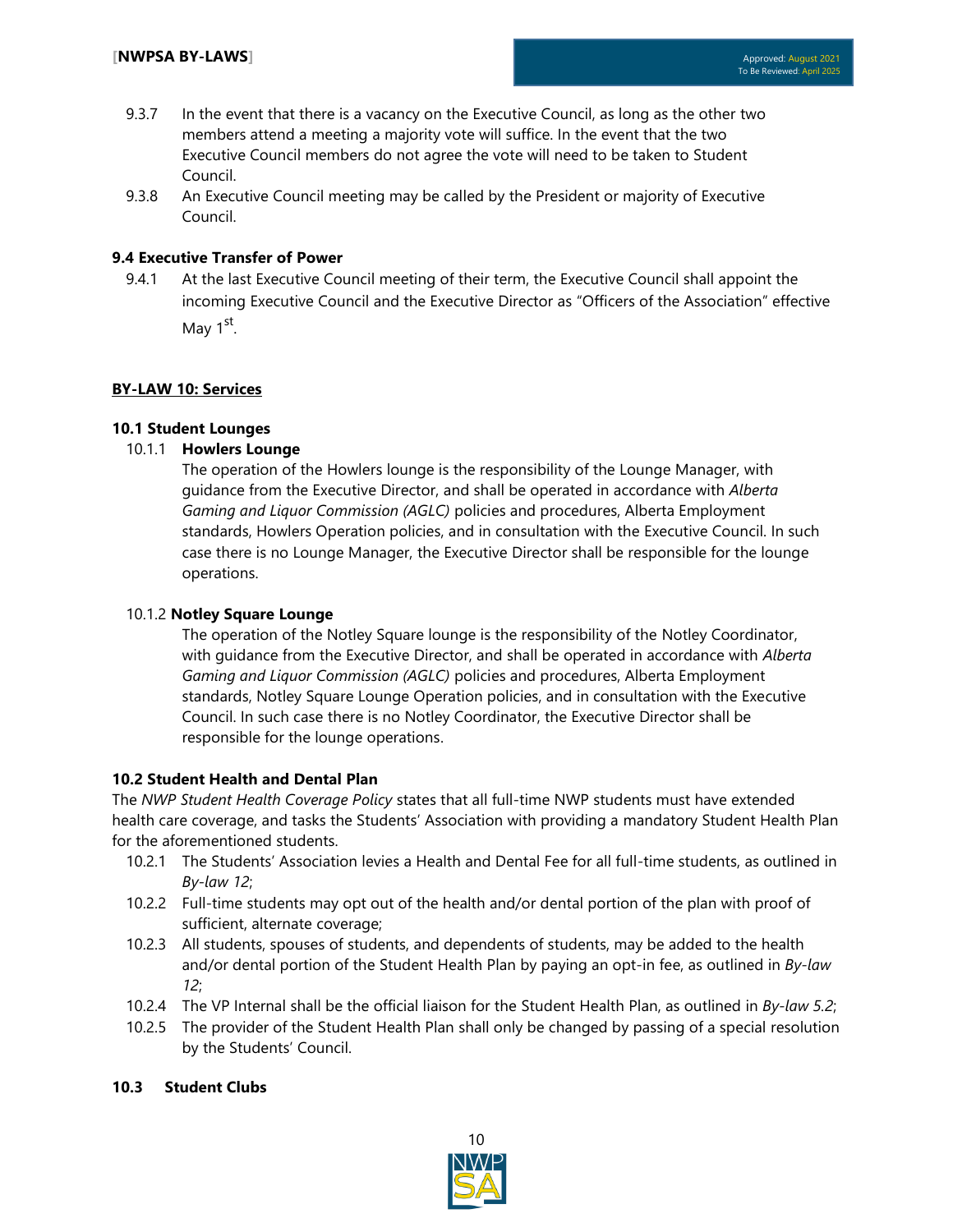- 10.3.1 The Executive Council shall have the authority to ratify Student Clubs which meet the requirements set out in the *NWPSA Policies & Procedures* and *Club Manual(s)*;
- 10.3.2 It shall be the responsibility of the VP Internal to oversee all student clubs;
- 10.3.3 All student clubs must operate in compliance with the By-laws and Policies of the Association.

#### **BY-LAW 11: Finances**

#### **11.1 Signatories**

- 11.1.1 All Students' Association cheques require the signature of one of the members of the Executive Council and the Executive Director;
- 11.1.2 The signatures of the Executive Director and two (2) members of the Executive Council are required to execute any contracts, agreements, engagements, documents, instruments or any obligation entered into by the Students' Association;
- 11.1.3 Notwithstanding *Section 11.1.2*, the Executive Director is hereby authorized to sign, as the sole signatory, various deeds, transfers, assignments, contracts, obligations and other instruments for the Students' Association, which are operational in nature and within the limits and guidelines of the budget approved by the Students' Council.

#### **11.2 Fiscal Year**

The fiscal year for the Students' Association is from July 1 to June 30.

#### **11.3 Auditor**

As required under the *Post Secondary Learning Act* there shall be an annual audit completed. On or before the April meeting, the Students' Council shall, upon recommendation of the Finance Committee, appoint the auditor. The auditor will audit all financial records in accordance with *Generally Accepted Accounting Principles* and *Generally Accepted Audit Standards*, as soon as possible following the end of the fiscal year.

- 11.3.1 The Executive Director shall present the audited financial statements to the Students' Council in October. The aforementioned presentation shall precede the October presentation of the audited financial statements to the NWP Board of Governors;
- 11.3.2 A copy of the audited financial statements shall be made available to any member upon written request.

#### **11.4 Financial Authority**

- 11.4.1 No student society, club, or other organization has the authority to represent or financially bind the Students' Association;
- 11.4.2 The Students' Council shall control the disbursement of the Students' Association funds through approval of the annual budget.

#### **11.5 Honoraria**

- 11.5.1 Members of the Executive Council shall not receive any Students' Association money other than their wages;
- 11.5.2 Voting members of Students' Council shall not receive any Students' Association money other than established by the Executive Council;
- 11.5.3 Students' Council honoraria is a yearly stipend and/or as decided upon by Students' Council.
- 11.5.4 The criteria for receiving a Students' Council honorarium are:

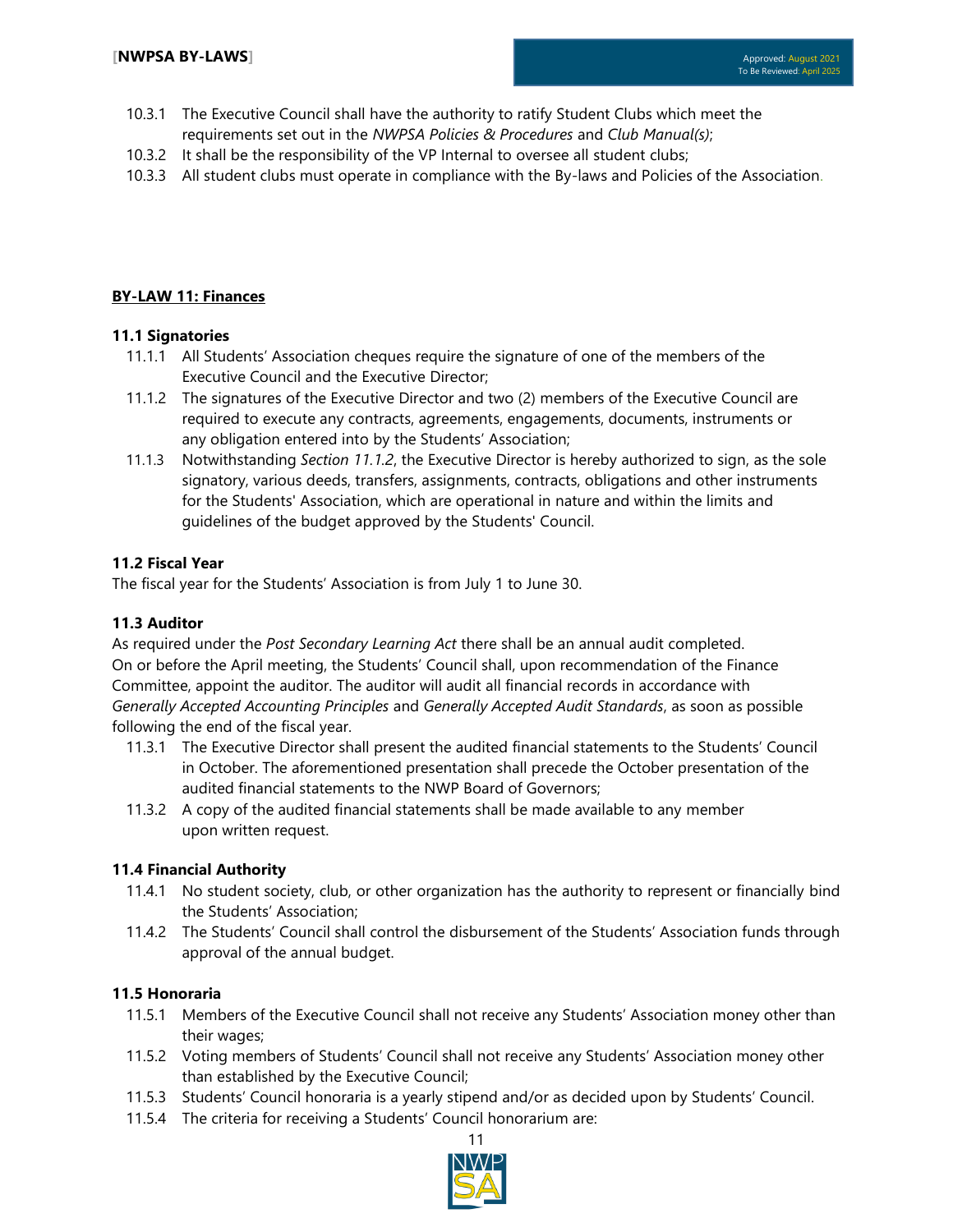- a) Regular meeting attendance;
- b) Fulfilment of duties as established in these By-laws;
- c) Completion of assigned duties to the satisfaction of the Executive Council.
- 11.5.5 The Neutral Chair shall be paid an honorarium in recognition of service to the Students' Association. The honorarium amount shall be established by Students' Council and incorporated into the Students' Association budget.

#### **11.6 Borrowing Powers**

- 11.6.1 The Students' Association may borrow money up to \$20,000 required for the performance of its duties or to further its objectives if it has the prior approval of the Students' Council. For any amount greater than \$20,000, it must obtain the approval of the members of the Association at a General Meeting;
- 11.6.2 A debenture or mortgaging of any Students' Association property must always receive prior approval through a special resolution at a Students' Council meeting;
- 11.6.3 Repayment of both the money borrowed and the interest on the amount can be secured through negotiable instruments including a mortgage on property and/or the assignment of current or future fees with the approval of the Students' Council and any other approval deemed necessary by these by-laws.

#### **11.7 Inspection of Records**

The audited financial statements, and other published records of the Students' Association, will be open to any member for inspection during normal business hours at the Students' Association office provided that reasonable notice is given.

#### **BY-LAW 12: Students' Association Fees**

The maintenance of the Students' Association by the levy of membership fees on its members is in accordance with provincial legislation (*Alberta Post-Secondary Learning Act*). NWP will collect all the fees from the students according to the existing *NWP/NWPSA Service Agreement*.

#### **12.1 Membership Fee**

12.1.1 The Students' Association levies a membership fee to all members, as outlined in *By-law 2*. The fee shall be determined annually in February for the following academic year and shall be published annually in the *NWP Academic Calendar* and any other location approved by the Students' Council.

#### **12.2 Health and Dental Fee**

The Health and Dental fees shall be decided upon annually at the Students' Council meeting held in February. The fees shall be published annually in the *NWP Academic Calendar* and any other location approved by the Students' Council.

12.2.1 The Students' Association levies a Health and Dental fee to all students on the Student Health Plan, as outlined in *By-law 10*.

#### **12.3 Fee Changes**

- 12.4.1 All fee changes shall be approved by special resolution of the Students' Council;
- 12.4.2 Membership fees may only be increased or decreased by a maximum of 5% per academic year;
- 12.4.3 Health and Dental fees may only be increased or decreased by a maximum of 10% per academic year.

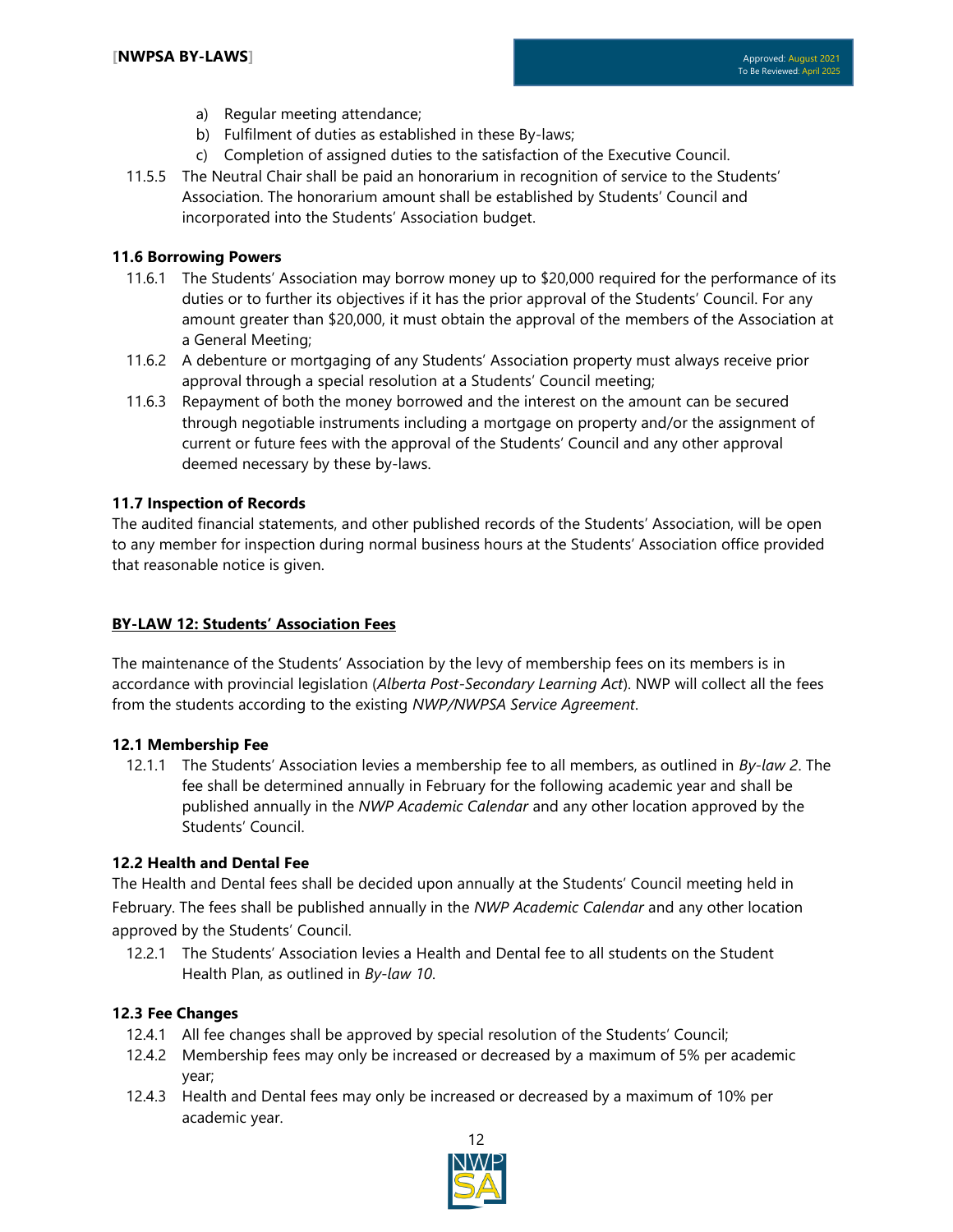#### **BY-LAW 13: Referendum**

Significant issues or contentious decisions may necessitate the consultation of a larger student body than the Students' Council and the calling of a referendum.

#### **13.1 Calling a Referendum**

- 13.1.1 The President of the Students' Association may call a referendum if:
	- a) A resolution is passed at Students' Council meeting requesting the referendum; or if
	- b) A petition is delivered to Students' Council that is signed by at least 10% of the members of the Students' Association requesting a referendum. The signers must include their student identification numbers for verification of Students' Association membership.
- 13.1.2 A referendum may only be called during the Fall and Winter semesters of Northwestern Polytechnic.

#### **13.2 Referendum Questions**

- 13.2.1 The text of the referendum question should be clear and unambiguous and must be capable of being answered with a "yes" or a "no";
- 13.2.2 If a referendum brought forward by petition does not meet these requirements, in the opinion of Students' Council and in consultation with the Chief Returning Officer, it will be referred back to the petitioners to be re-written.

#### **13.3 Referendum Results**

13.3.1 The results of a referendum will be binding if the total number of votes cast is at least 10% of the total number of members of the Students' Association at the time of the referendum**, and** at least a simple majority of those voting support the referendum.

#### **BY-LAW 14: By-law Revision**

#### **14.1 Schedule of Review**

- 14.1.1 Each section of the Students' Association By-laws shall be scheduled for review at least once every four years, according to the following sections:
	- a) Section 1 *By-laws 1-3*
	- b) Section 2 *By-laws 4-6*
	- c) Section 3 *By-laws 7-9*
	- d) Section 4 *By-laws 10-14*
- 14.1.2 Any Students' Council member may suggest, at any time, a review of the By-laws outside of the schedule of review.

#### **14.2 Changing By-laws**

- 14.3.1 Notice of intent to review By-laws must be conspicuously posted at the Students' Association office for at least twenty-one (21) days prior to the Students' Council meeting where the review will take place;
- 14.3.2 All By-law changes must be approved by passing of a special resolution of the Students' Council;